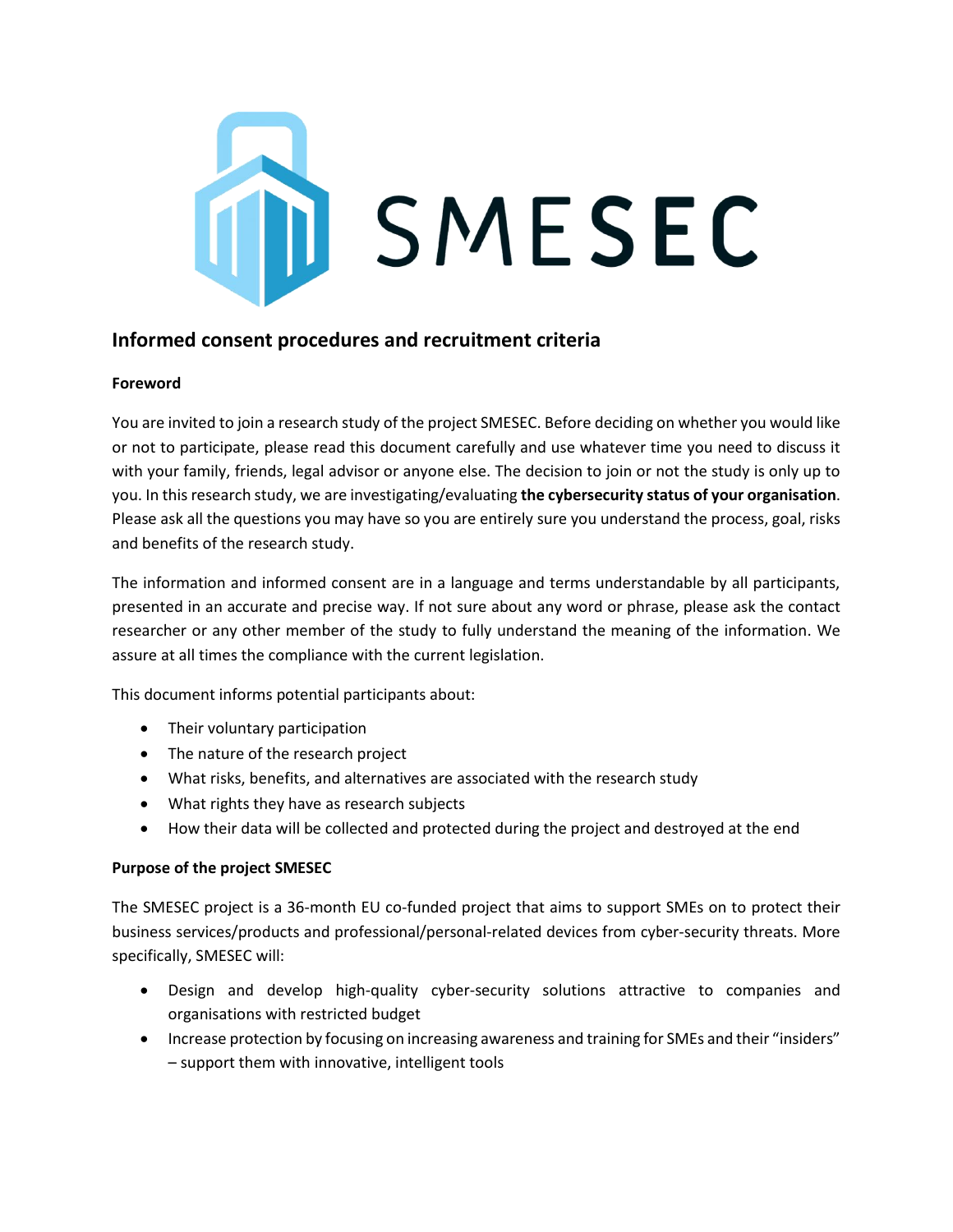- SMESEC security toolkit validated in multiple SMEs environment with diverse products and services
- Consolidating international and European links and harmonising solutions with general standards and directives – promoting cybersecurity policies and models
- Ready to market solutions and immediate market impact

SMESEC's framework will be built on five complementary concepts that form the cycle of cyber-security:

- Define & Recommend: An online tool able to offer a complete set of advanced features that can support the SMEs to help them adapt their services/products with the adequate level of cyber protection in mind.
- Discover & Solve: The model will provide services and features like vulnerability and penetration tests, preliminary certification, etc. and will guide SMEs on how to add cyber-security protection adjusted to their businesses with easy-to-implement security-related policies and modules/modifications.
- Protection & Response: State-of-the-art and commercial heterogeneous security products orchestrated by a unified security monitoring tool will offer high levels of continuous protection against the important types of cyber-attacks. These products will provide solutions like antivirusantimalware, advanced intrusion detection, anomaly detection, end-point security etc. Also, a smart tool will analyse individuals' behaviour in relation to their IT-devices and automatically decrease cyber-security risk.
- Extensive validation: The solutions will be developed in harmony with today's latest standards and will be validated in four different and transversal use cases. Furthermore, an open call organised during the final year of the project will allow SMESEC validate its solution across more SMEs and application areas.
- Training & Awareness: During the validation of the final solution, a parallel process will monitor and analyse how users behave and react to the new security policies. This process will provide the necessary input to identify and recommend the appropriate training activities that will help SMEs and connected actors to understand cyber-security and its importance based on the security enhancements provided by SMESEC.

You are invited to join the SMESEC project to take part of the definition of the requirements that the SMESEC platform must fulfil and their consequent evaluation in the context of the four pilots (e-voting, smart cities, industrial IoT and smart grids).

# **Purpose of the exercise**

The primary purpose of this exercise is to evaluate the cybersecurity status of your organisations using high-level and user-friendly questions. The questions provided either fixed answers or an open form for specific information.

# **Exercise procedures**

The questionnaire contains questions and related answers about cybersecurity status and awareness.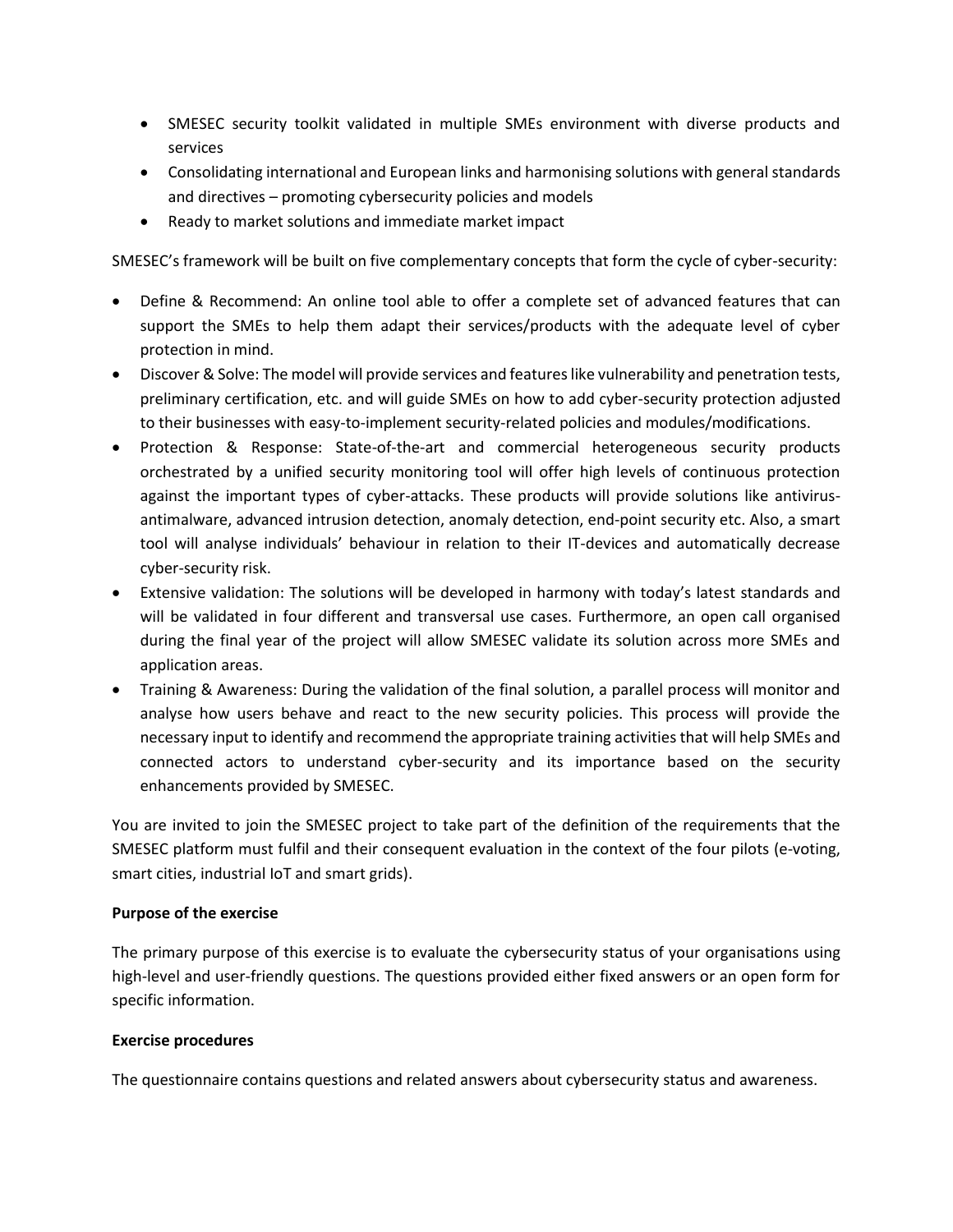You may decline to answer any or all questions, and you may terminate your involvement at any time if you choose.

# **Risks**

No risks are foreseen in the research study. Users are only requested to participate by providing feedback about their cybersecurity knowledge and expertise.

# **Benefits**

It is likely participants will not receive any personal benefit from the participation in the research study except learning more about cybersecurity solutions and awareness. Participation of users will provide a substantial contribution to understand how cybersecurity awareness of users can be evaluated and increased thanks to the different tools and process of the SMESEC project. Therefore, although we cannot guarantee participants will personally experience benefits from participating in the research study, others may benefit in the future from the information provided.

# **Privacy and confidentiality**

The responses and feedback from the participants in the questionnaire will be recorded and stored securely. The recorded data will not include any personal identification so it will not be possible to use it for identifying the participants afterwards. We will make sure the information provided in the research study is kept confidential and protected against unauthorised disclosure, tampering or damage. The information will be kept protected in owned data repositories of the organisations conducting the studies, and only authorised users will have access to it and only for specific and clear reasons. The access and use of the data will be logged so the status will always be under control.

Your responses to this research study will be anonymous. Please do not write any identifying information on your survey. Every effort will be made by the researcher to preserve your confidentiality.

The participant's decision on whether or not give authorisation for the use, storage, and processing of the information provided in the research study is completely voluntary. Therefore, if the participant does not provide the investigators with this authorisation or cancel in the future, the participant will not be able to participate in the study.

# **What will we do with your data?**

The information obtained in the research study will be processed during the definition and evaluation of the SMESEC platform and will be shown in project reports. As aforementioned, the data will be recorded in a privacy-respectful way, making sure it will not be possible to identify the source of information. The results of these studies may be published in scientific journals or conferences and may be used in further studies. No data provided by participants will be handed out to third parties (outside of the consortium of the SMESEC project).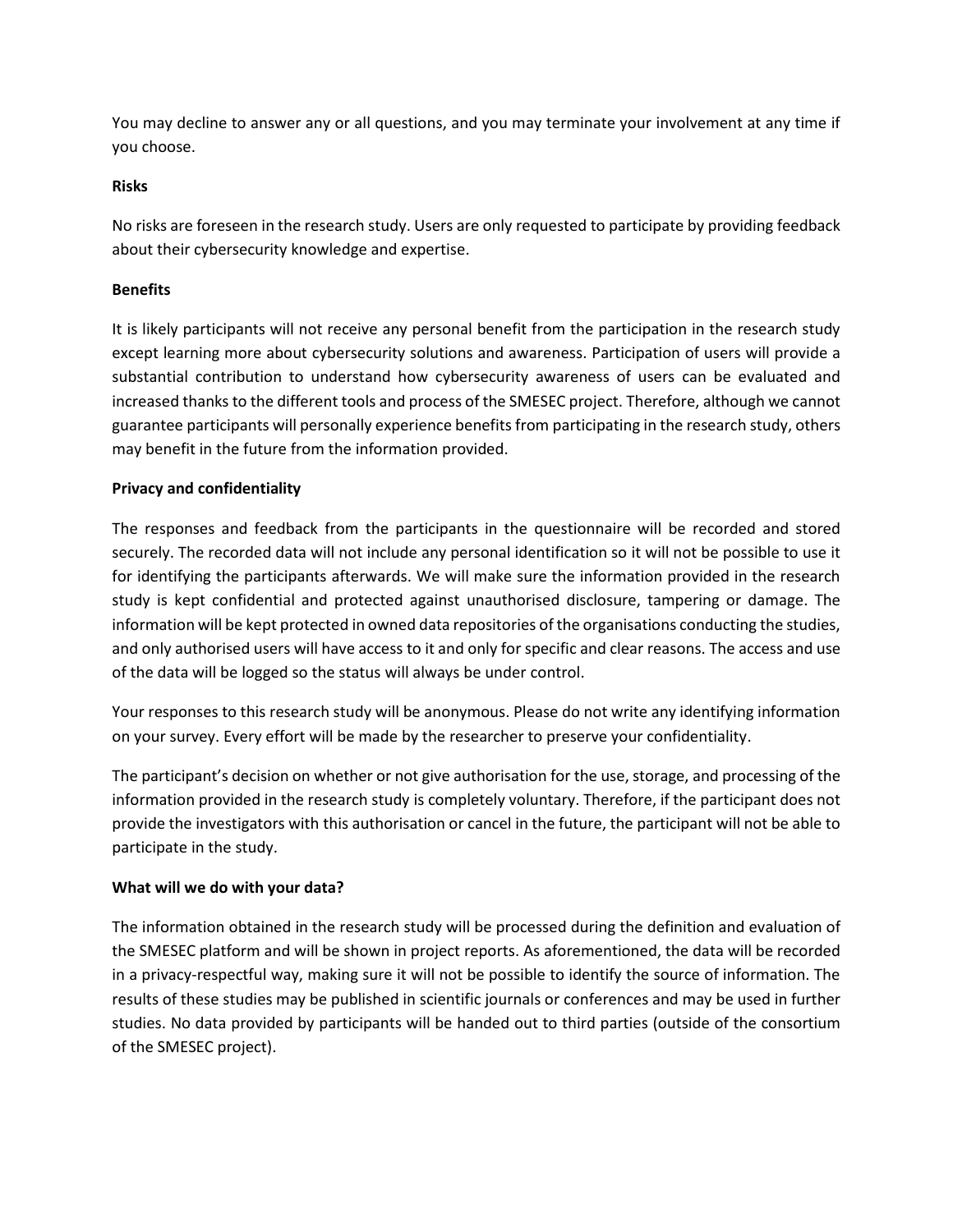The authorisation for the access, use and processing of the information is valid until the end of the research study unless the participant decides to cancel it before. If a participant decides to cancel the consent, please contact the leading investigator and inform her of the intention of leaving or finalising the research study. Participants have the right not to participate at all or to leave the study at any time. Deciding not to participate or choosing to leave the study will not result in any penalty or loss of benefits to which you are entitled.

The data provided by the participants will be destroyed at the end of the project or when they cancel their participation in the research study.

# **Contact for questions or problems**

Please email the project coordinator of SMESEC [\(jose.ruizr.external@atos.net\)](mailto:jose.ruizr.external@atos.net) if the participant has any question about the study, any problems, unexpected physical or psychological discomforts, any injuries, or think that something unusual or unexpected is happening.

# **Voluntary participation**

The participation in this study is only possible if the participant freely and independently agrees on this consent to authorise the SMESEC consortium to use the data she provides. If the participant does not wish to do so, please do not participate in this study.

# **Consent**

Title of the exercise: Place of the exercise:

I, the undersigned, confirm that:

| 1. | I am 18 years or older, and I am competent to provide consent                                                                                                                                                                                                                  |    |
|----|--------------------------------------------------------------------------------------------------------------------------------------------------------------------------------------------------------------------------------------------------------------------------------|----|
| 2. | I have read and understood the information about the SMESEC project, as provided in<br>the Information Sheet dated. I understand it is not mandatory to participate in the<br>research study and, if I choose to participate, I may at any state withdraw my<br>participation. | ☑  |
| 3. | have been given the opportunity to ask questions about the project and my<br>participation.                                                                                                                                                                                    |    |
| 4. | I voluntarily agree to participate in the project.                                                                                                                                                                                                                             | IV |
| 5. | I understand I can withdraw at any time without giving reasons and I will not be penalised<br>for withdrawing nor will I be questioned on why I have withdrawn.                                                                                                                | ☑  |